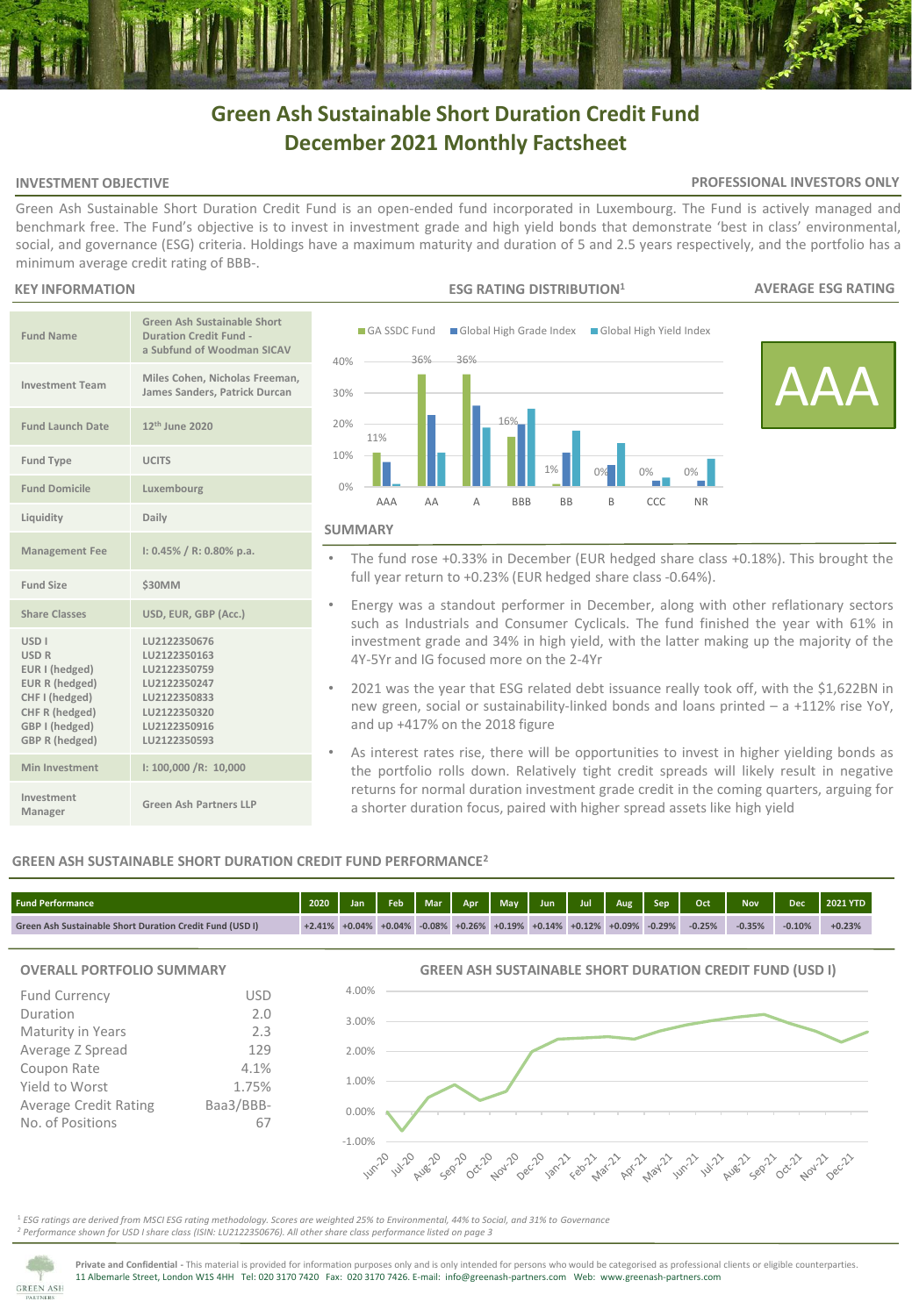### **WEIGHT BY CREDIT RATING**





### **WEIGHT BY MATURITY**



### **SERVICE PROVIDERS**

| Auditor                 | PricewaterhouseCoopers<br>(PWC)                            |
|-------------------------|------------------------------------------------------------|
| Custodian               | Credit Suisse (Lux)                                        |
| Administrator           | <b>Credit Suisse Fund Services</b><br>(Lux)                |
| <b>Paying Agent</b>     | Credit Suisse AG                                           |
| Legal<br>Representative | <b>Credit Suisse AG</b>                                    |
| Management<br>Company   | <b>MultiConcept Fund</b><br>Management S.A<br>(Luxembourg) |





### **FUND UPDATE AND OUTLOOK**

The fund rose +0.33% in December (EUR hedged share class +0.18%). This brought the full year return to +0.23% (EUR hedged share class -0.64%). Looking at the portfolio, the top performing sectors in December were Energy and Technology, and Energy was also a standout performer for the full year, along with other reflationary sectors such as Industrials and Consumer Cyclicals. The fund finished the year with 61% in investment grade and 34% in high yield, with the latter making up the majority of the 4Y-5Yr and IG focused more on the 2-4Yr. Our allocation to the UK was reduced slightly month on month, in favour of the US, however the UK remains a large overweight relative to fixed income indices. On the sustainability front, there were 11 MSCI ESG ratings upgrades in 2021 amongst the portfolio's issuers, and only two downgrades. The fund retained its AAA MSCI rating for a third month in a row. By comparison the IG and HY indices have MSCI ESG ratings of A and BBB respectively.

December started on shaky ground, as inflation fears continued to dominate following a 6.8% November CPI print. Powell acknowledged the risk of inflation staying higher for longer in the FOMC meeting and announced faster pace of asset purchase tapering, which brought forward rate hike expectations. At year end, the market was pricing in a 62% chance of the first hike coming in March, and three hikes expected for the full year. This caused some bearish flattening in the Treasury curve (10bps move in the 10-2s). The Bank of England unexpectedly delivered their first rate hike, having surprised the markets by not hiking in November. In the EU there was some curve steepening, as investors showed confidence in higher inflation, but less so in a more hawkish ECB.

Europe and the UK, where 5Yr Bund/Gilt yields rose +16bps and +20bps respectively to -0.45% and 0.82%. Global investment grade in USD finished flat on the month, as a -7bps drop in spreads to 97 offset the move in duration. High yield bonds rose +1.87% in the US (spreads - 50bps to 283), +0.88% in Europe (spreads - 37bps to 312), and +0.64% in the UK (spreads - 25bps to 379). For the full year, the global high yield index was up +3.75% in USD terms (spreads -30bps to 346).

2021 was the year that ESG related debt issuance really took off, with the \$1,622BN in new green, social or sustainability-linked bonds and loans printed  $-$  a  $+112\%$  rise YoY, and up +417% on the 2018 figure. The majority of sustainability-linked high yield issuance has involved coupon step downs if targets are met, however we have started to see some coupon step-ups, which perhaps encourage a stronger commitment to ESG principles from issuers.

While 2021 was a low return year for conservative, short duration fixed income, we believe this kind of portfolio still offers a useful tool to asset allocators in a world in which \$10TN of the fixed income market still has a negative yield. As interest rates rise, there will be opportunities to invest in higher yielding bonds as the portfolio rolls down. Relatively tight credit spreads will likely result in negative returns for normal duration investment grade credit in the coming quarters, arguing for a shorter duration focus, paired with higher spread assets like high yield. This is supported by an historically low default environment which we expect to continue into next year.